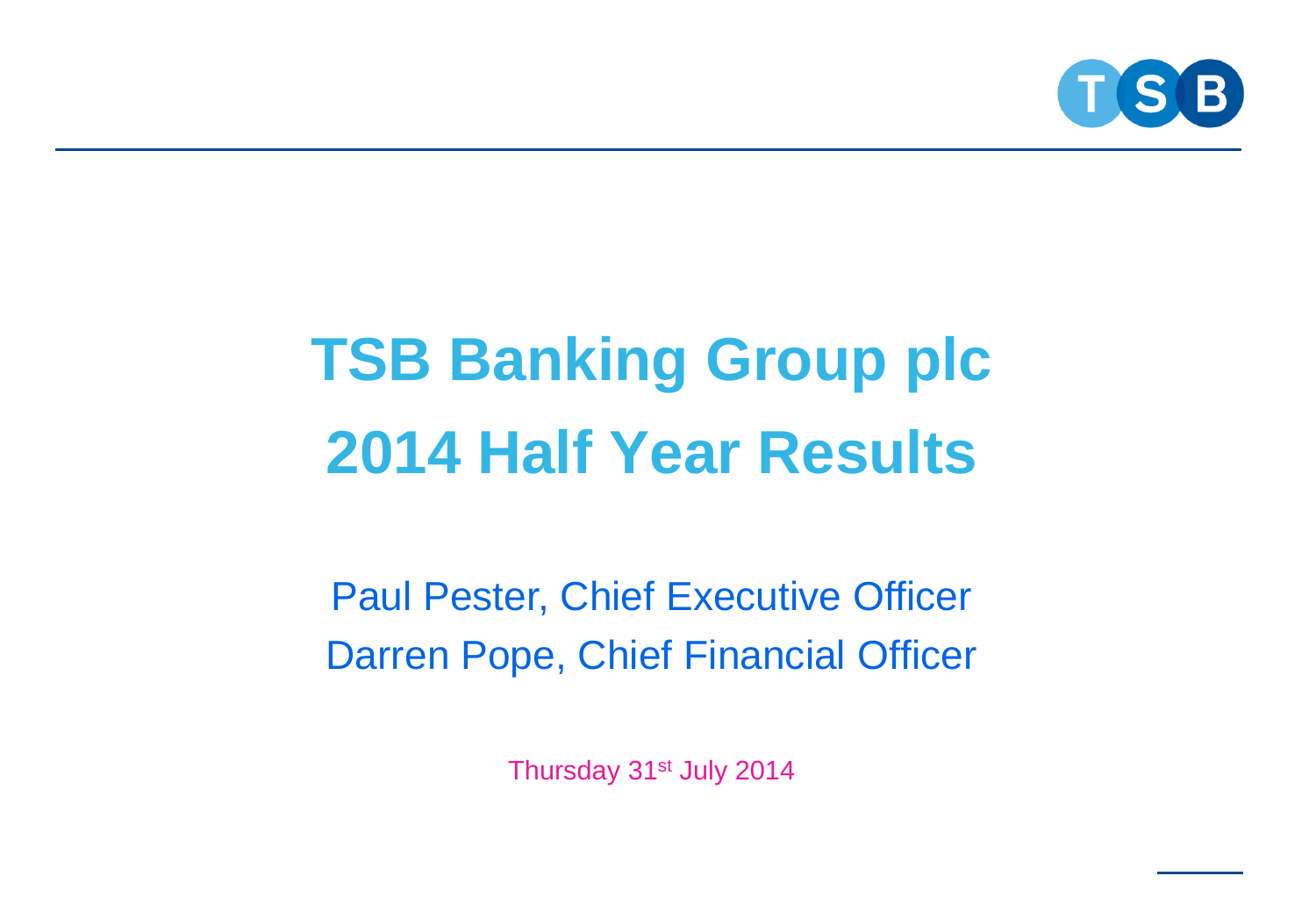



- $\checkmark$  IPO successfully completed
- $\checkmark$  H1 performance in line with expectations
- $\checkmark$  Strategic delivery on track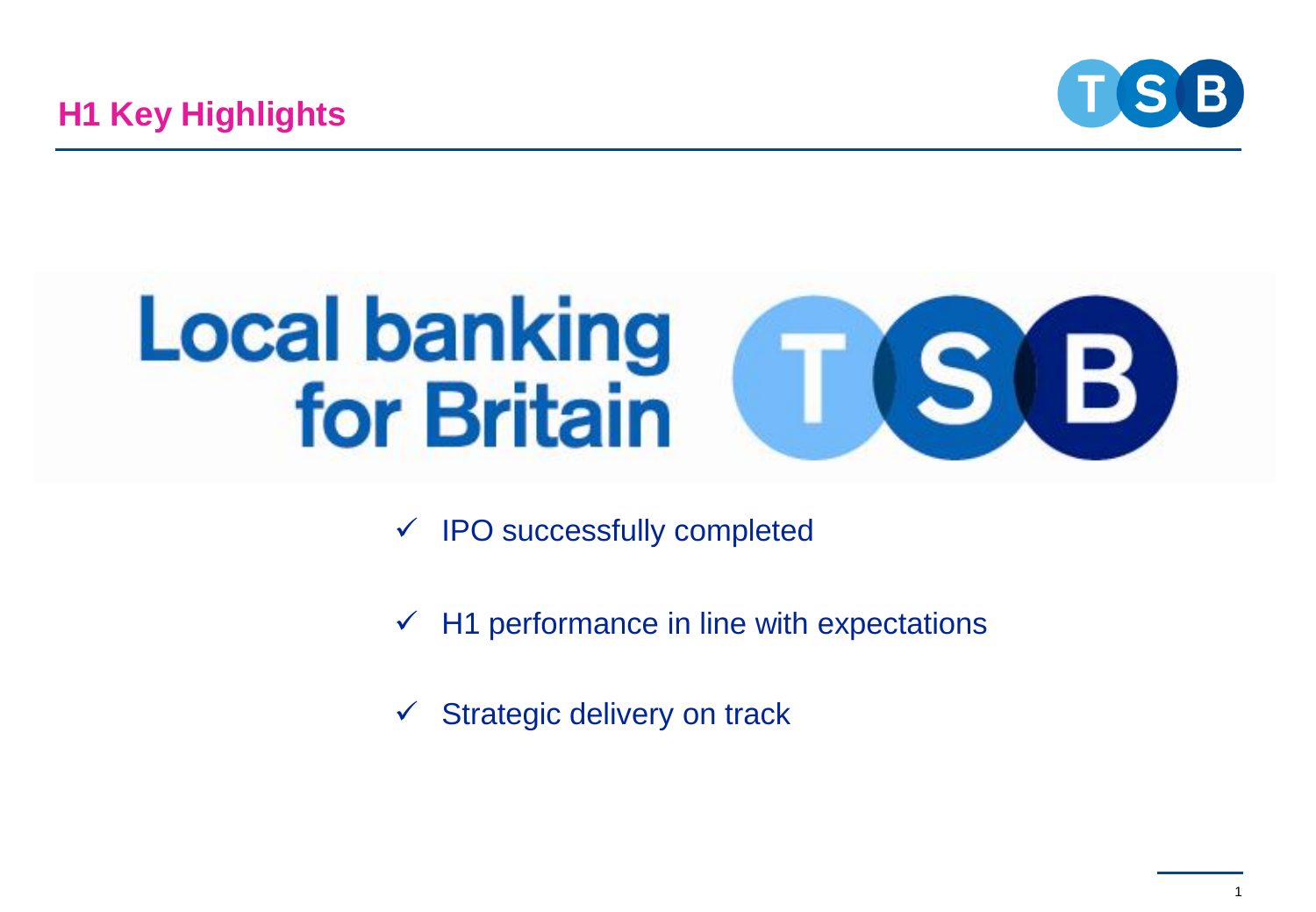## **Significant developments in H1 2014**



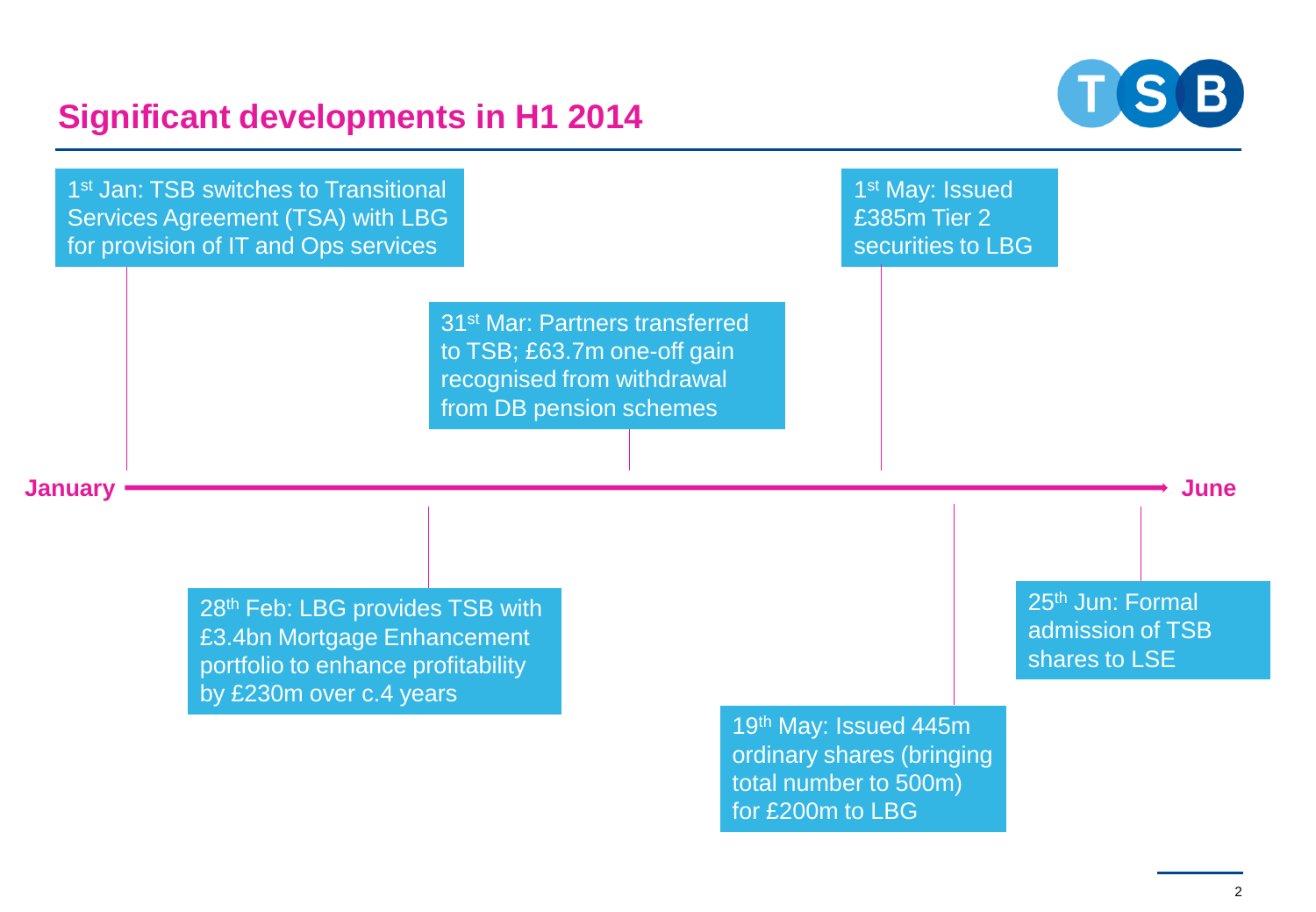## **Strategy delivering deposit growth whilst Franchise lending balances continue to reduce as expected**



| £bn                      | <b>Jun-14</b> | <b>Dec-13</b> | change     |
|--------------------------|---------------|---------------|------------|
| <b>Mortgages</b>         | 17.07         | 17.70         | $(3.6\%)$  |
| <b>Unsecured</b>         | 2.04          | 2.08          | $(1.6\%)$  |
| <b>Business Banking</b>  | 0.27          | 0.32          | (15.7%)    |
| <b>Franchise Lending</b> | 19.38         | 20.10         | $(3.6\%)$  |
| Mortgage Enhancement     | 3.11          |               |            |
| <b>Customer Lending</b>  | 22.49         | 20.10         | 11.9%      |
| <b>Current accounts</b>  | 7.09          | 6.50          | 9.1%       |
| <b>Savings</b>           | 16.61         | 16.60         |            |
| <b>Customer Deposits</b> | 23.70         | 23.10         | 2.6%       |
| <b>Group LDR</b>         | 94.9%         | 87.0%         | 7.9pp      |
| <b>Franchise LDR</b>     | 81.8%         | 87.0%         | $(5.2)$ pp |

- **Customer lending up driven by purchase of Mortgage Enhancement but as expected...**
	- Lower Franchise Mortgages as no access to the mortgage intermediary market
	- Decrease in Unsecured primarily reflects seasonal trends
	- Business Banking reduction given redirection of certain customers back to LBG
- **'Classic Plus' current account campaign drives deposit growth**
- **LDR positions Franchise business for self-funded growth**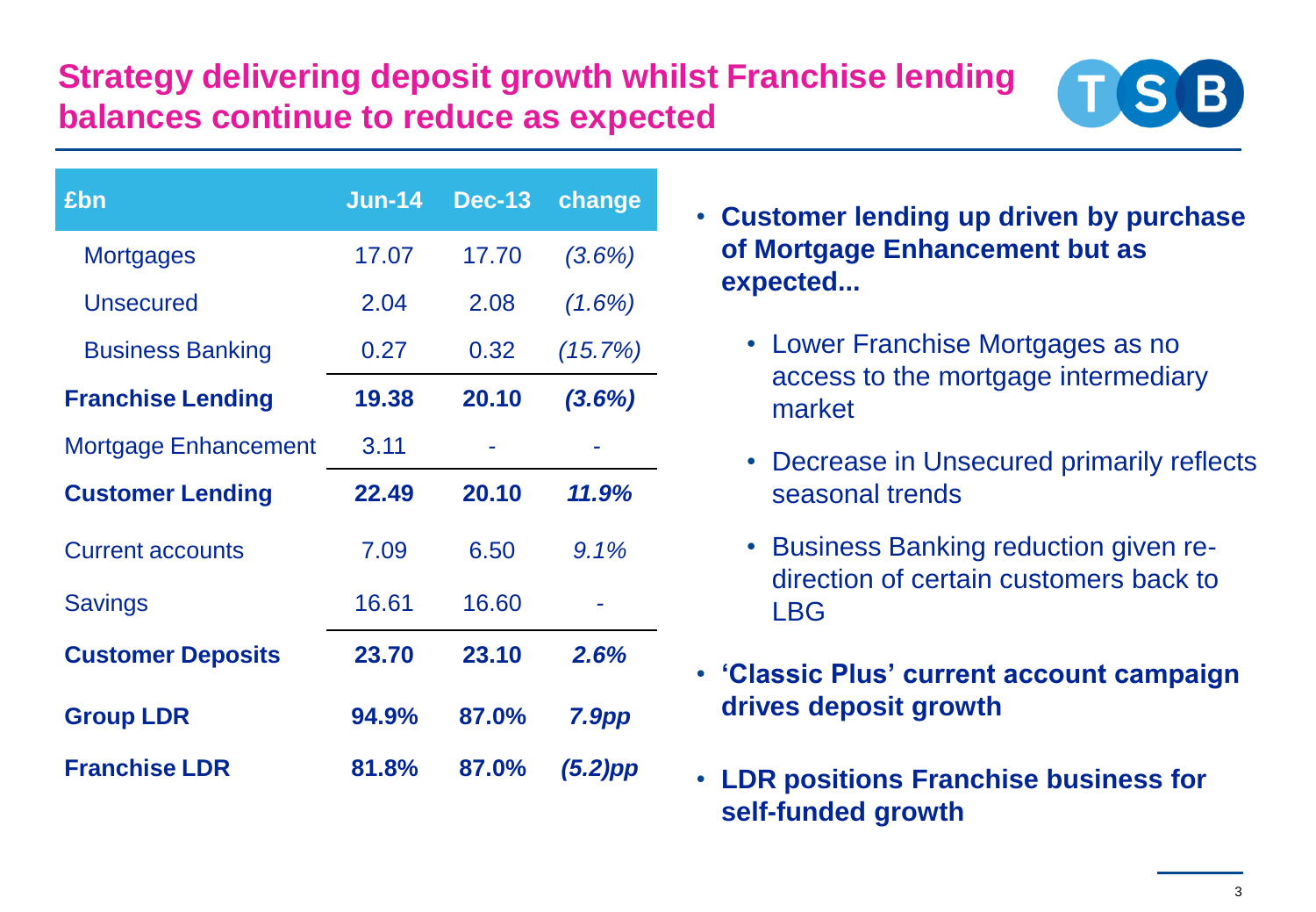#### $T(S|B)$ **Strong capital base to support future Franchise growth**

| £m                       | $Jun-14$ | <b>Dec-13</b> | change |
|--------------------------|----------|---------------|--------|
| CET1 / T1 capital        | 1,593    | 1,182         | 35%    |
| <b>Tier 2 securities</b> | 383      | ۰             | ٠      |
| <b>Total capital</b>     | 1,976    | 1,182         | 67%    |
| <b>RWAs</b>              | 5,668    | 6,215         | (8.8)% |

| <b>CET1 / T1 capital ratio</b>      | 28.1% | 19.0% | 9.1pp             |
|-------------------------------------|-------|-------|-------------------|
| CET1 / T1 capital ratio (pro forma) | 18.2% | ٠     | $\equiv$          |
| <b>Total capital ratio</b>          | 34.9% | 19.0% | 15.9pp            |
| Leverage ratio                      | 5.9%  | 4.6%  | 1.3 <sub>pp</sub> |

- Increase in capital ratios driven by capital injections, retained profits
- Lower RWAs due to:
	- Lower Franchise lending
	- Unsecured lending on Standardised approach
	- Offset by Mortgage **Enhancement**
	- Pro-forma reflects:
		- Franchise lending moves to full IRB basis
		- Change to calculation of operational risk RWAs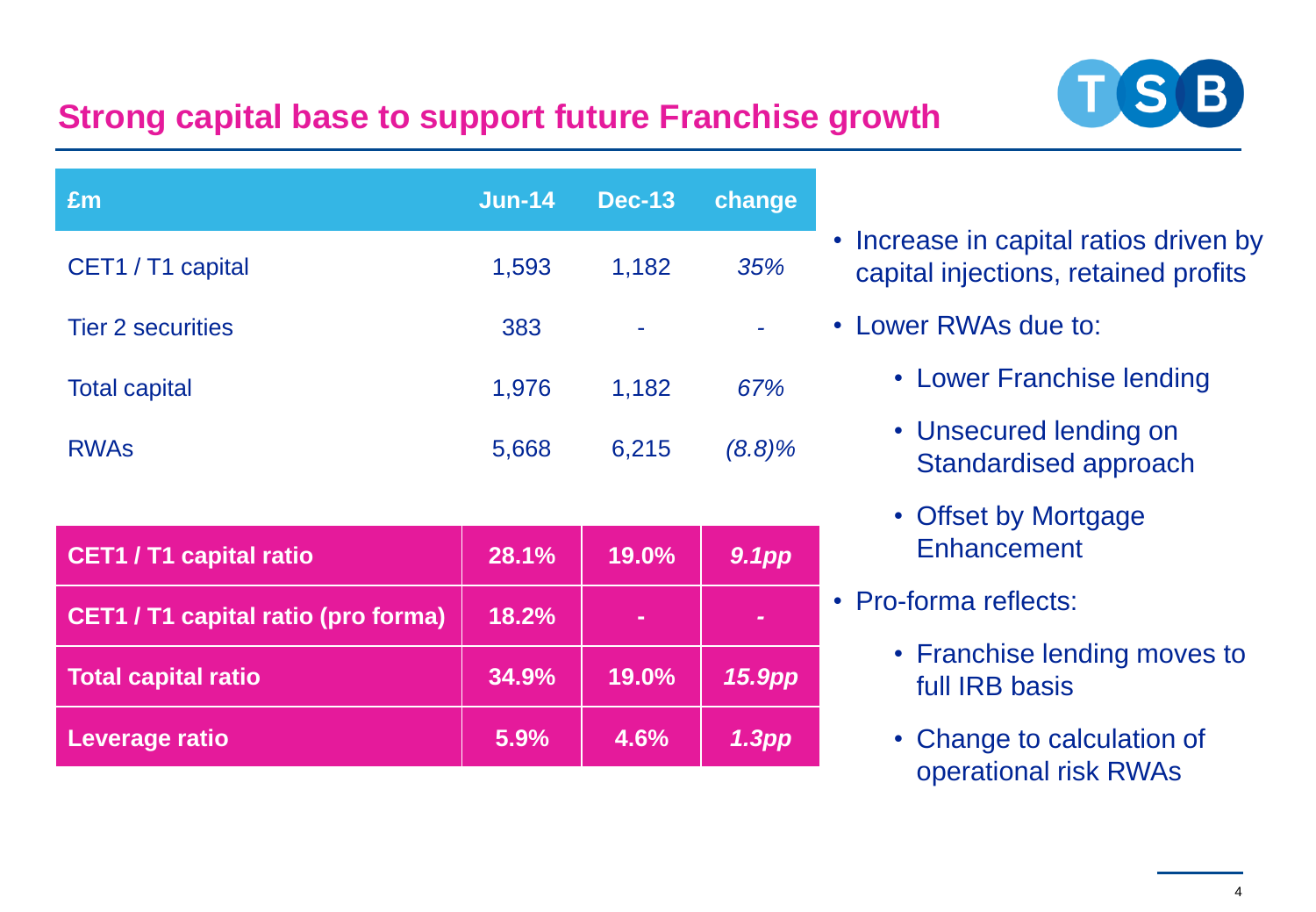# **Franchise management profit reduced as expected, statutory profit increased from one-off pension gain**



| £m                                 |         | H1 2014 H2 2013 | change     |                                                                                          |
|------------------------------------|---------|-----------------|------------|------------------------------------------------------------------------------------------|
| <b>Total income</b>                | 431.0   | 421.9           | 2.2%       | Lower Franchise management profit:<br>$\bullet$<br>• Income up given lower deposit costs |
| <b>Operating expenses</b>          | (333.5) | (271.1)         | $(23.0\%)$ | following re-pricing                                                                     |
| Impairment                         | (50.5)  | (56.2)          | 10.1%      | • Higher standalone cost base                                                            |
| <b>Franchise management profit</b> | 47.0    | 94.6            | (50.3%)    | Impairment reflects improving<br>$\bullet$<br>environment                                |
| <b>Mortgage Enhancement</b>        | 31.6    |                 |            |                                                                                          |
| <b>Group management profit</b>     | 78.6    | 94.6            | (16.9%)    | <b>H1 Operating expenses not fully</b><br>representative of full year run-rate as:       |
| <b>Withdrawal from DB schemes</b>  | 63.7    | ٠               |            | • Recruitment continues                                                                  |
| Derivatives and hedge accounting   | 0.2     | (39.3)          |            | • Investment spend skewed to H2                                                          |
| Derivative fair value unwind       | (14.0)  | (6.6)           |            | . Higher statutory PBT driven:                                                           |
| <b>Statutory profit before tax</b> | 128.5   | 48.7            | 163.9%     | • One off gain from exit from DB                                                         |
| Tax                                | (26.7)  | (5.2)           |            | pension schemes                                                                          |
| <b>Statutory profit after tax</b>  | 101.8   | 43.5            | 134.0%     | Lower accounting volatility<br>$\bullet$                                                 |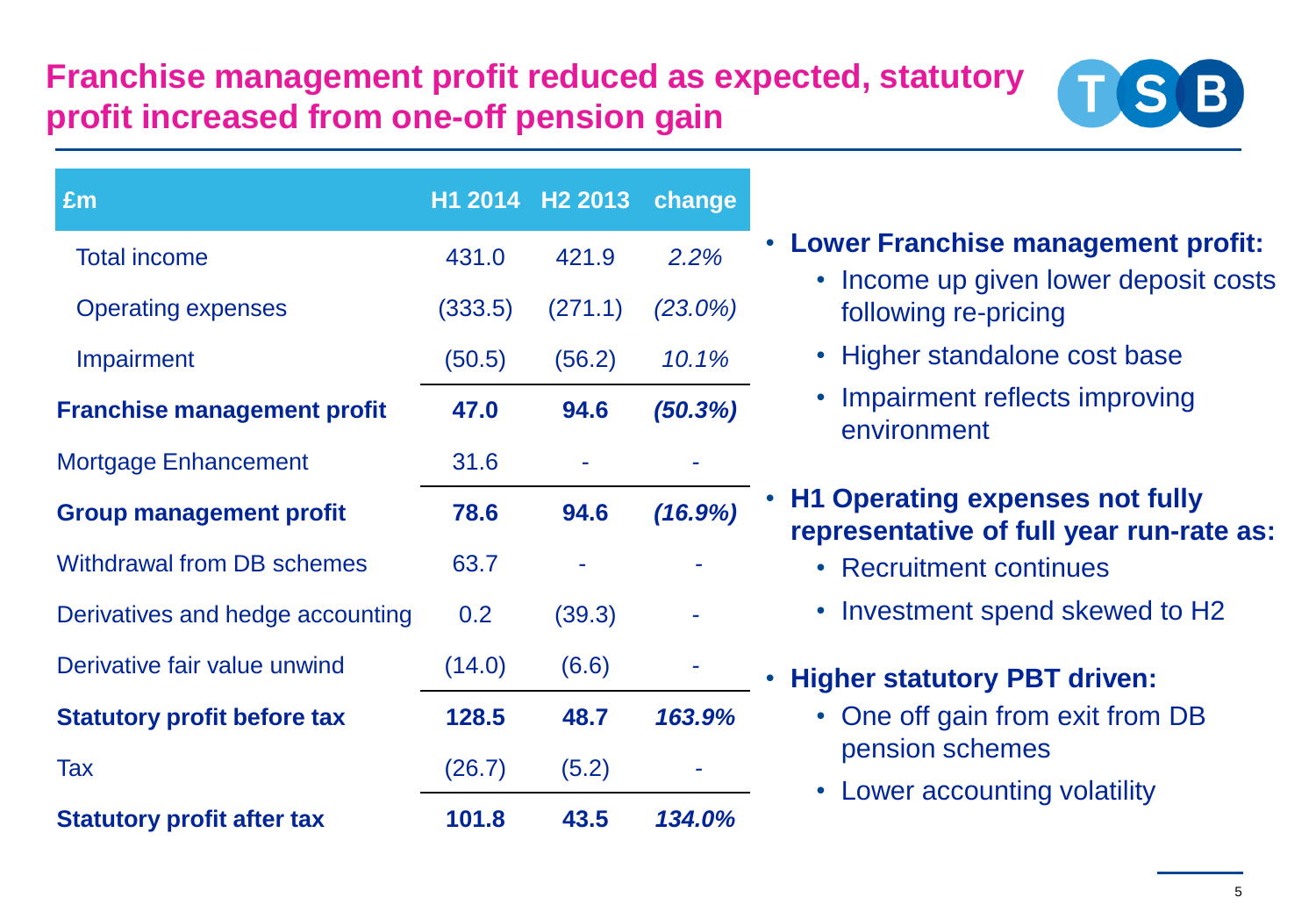# **Increased income driven by purchase of Mortgage Enhancement and reduced deposit costs**



| £m                     |                          | H1 2014 | H <sub>2</sub> 2013 | change           |
|------------------------|--------------------------|---------|---------------------|------------------|
| FRANCHISE              | Net interest income      | 356.5   | 345.0               | 3.3%             |
|                        | <b>Other income</b>      | 74.5    | 76.9                | $(3.1)\%$        |
|                        | <b>Management income</b> | 431.0   | 421.9               | 2.2%             |
|                        | <b>Banking NIM</b>       | 3.62%   | 3.49%               | 13bps            |
|                        | Net interest income      | 34.1    |                     |                  |
| MORTGAGE<br>ENHANCEMEN | Other income             | (1.9)   |                     |                  |
|                        | <b>Management income</b> | 32.2    |                     |                  |
|                        | <b>Banking NIM</b>       | 3.16%   |                     |                  |
| GROUP                  | Net interest income      | 390.6   | 345.0               | 13.2%            |
|                        | Other income             | 72.6    | 76.9                | (5.6)%           |
|                        | <b>Management income</b> | 463.2   | 421.9               | 9.8%             |
|                        | <b>Banking NIM</b>       | 3.58%   | 3.49%               | 9 <sub>bps</sub> |

- Higher Franchise NII reflecting deposit re-pricing offsetting:
	- Competition in unsecured market
	- Higher 'Classic Plus' balances than anticipated
- Franchise other income driven by AVAs<sup>1</sup> off sale in branch
- Franchise NIM remains in line with Q1 and guidance
- Mortgage Enhancement contributed c. 80% of income growth in period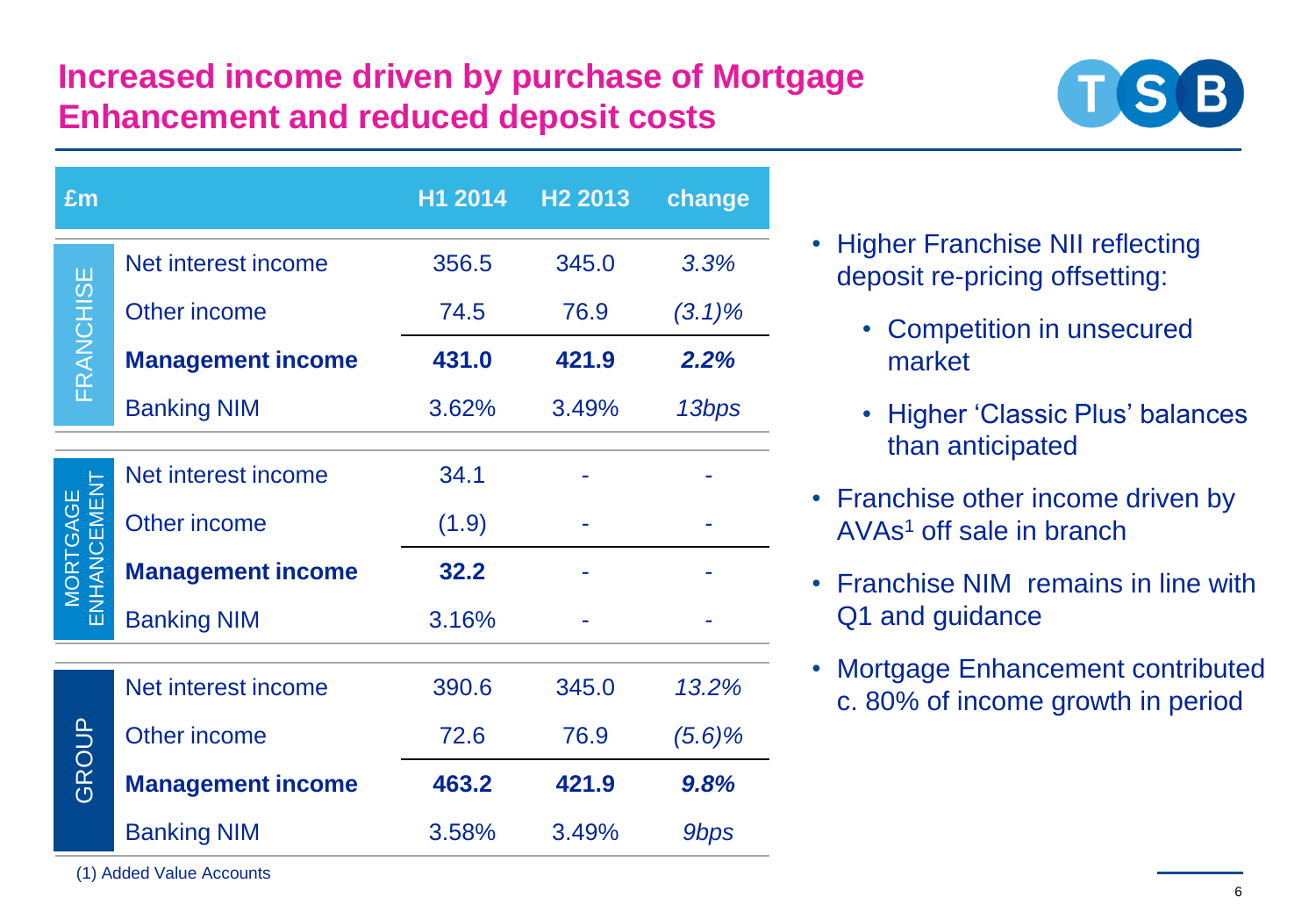# **Economic environment and strong control of credit risk driving improvement in asset quality**



| £m                          |       | H1 2014 H2 2013 change |        |
|-----------------------------|-------|------------------------|--------|
| <b>Mortgages</b>            | (0.6) | 4.3                    |        |
| <b>Unsecured</b>            | 48.2  | 47.5                   | (1.5%) |
| <b>Business Banking</b>     | 2.9   | 4.4                    | 34.1%  |
| <b>Franchise impairment</b> | 50.5  | 56.2                   | 10.1%  |
| <b>Mortgage Enhancement</b> | 0.6   |                        |        |
| <b>Group impairment</b>     | 51.1  | 56.2                   | 9.1%   |

| %                           |        | H1 2014 H2 2013 change |                  |
|-----------------------------|--------|------------------------|------------------|
| <b>Mortgages</b>            | (0.01) | 0.05                   | 6 <sub>bps</sub> |
| <b>Unsecured</b>            | 4.50   | 4.32                   | $(18)$ Bps       |
| <b>Business Banking</b>     | 1.88   | 2.53                   | 65bps            |
| <b>Franchise AQR</b>        | 0.51   | 0.57                   | 6bps             |
| <b>Mortgage Enhancement</b> | 0.05   | ÷                      |                  |
| <b>Group AQR</b>            | 0.47   | 0.57                   | 10bps            |

- Mortgages recovery reflects improved economic environment (particularly HPI)
- Unsecured impairment and AQR higher given increased provision rates while we embed new recoveries function but underlying trends remain encouraging
- Business Banking driven by a smaller book
- Impaired loans at 1.0% of total gross lending while coverage ratio increased to 41.6% from 40.1%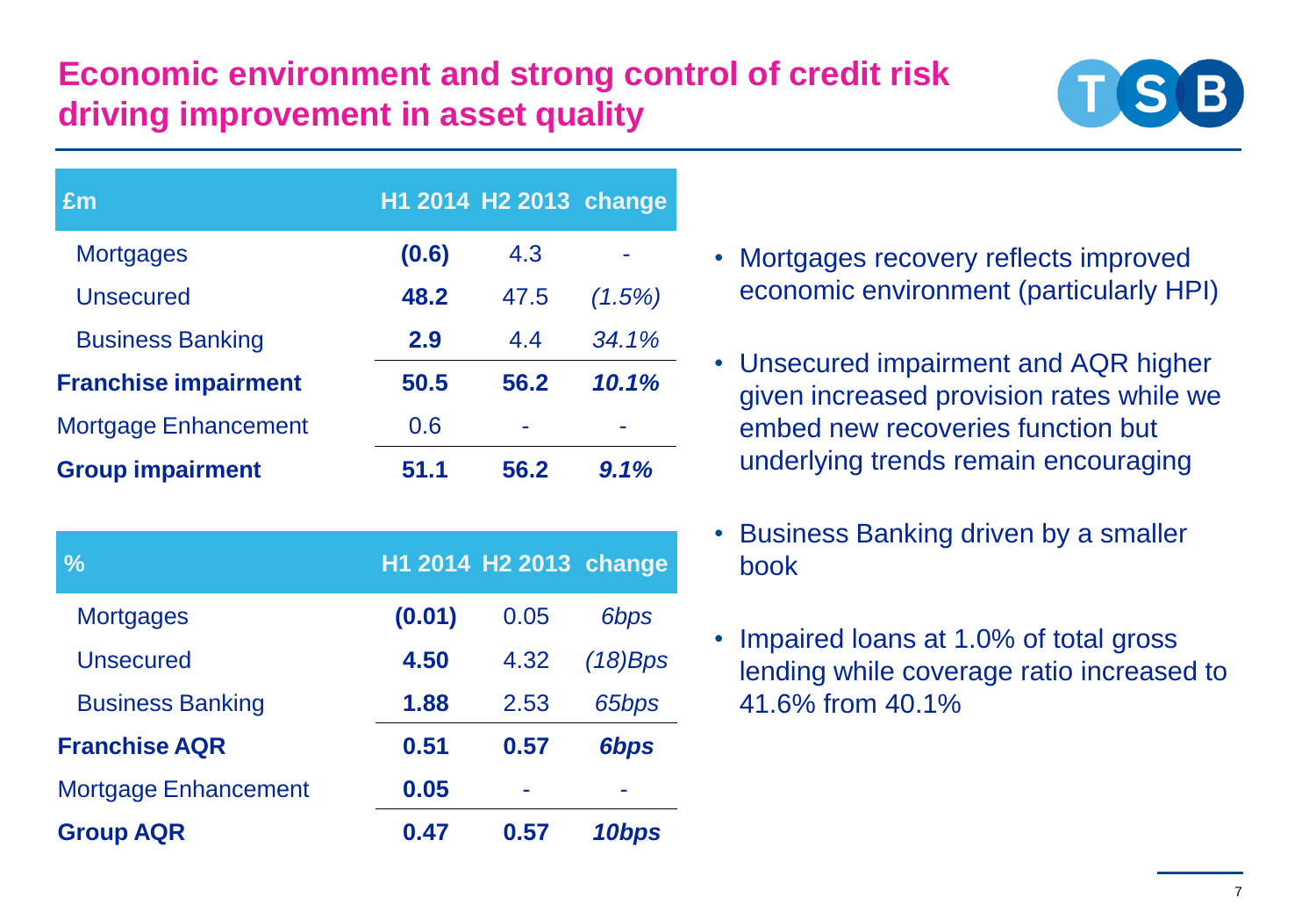**The outlook for 2014…**



**COSTS**

**c.£700m of costs expected in 2014, lower than previous guidance due to controlled ramp up of recruitment and investment as well as some underlying cost reductions**

#### **ASSET QUALITY**

**Asset quality has benefited from the improved economic environment which is expected to remain favourable** 

#### **FRANCHISE MARGIN**

**Broadly flat in line with H1 2014**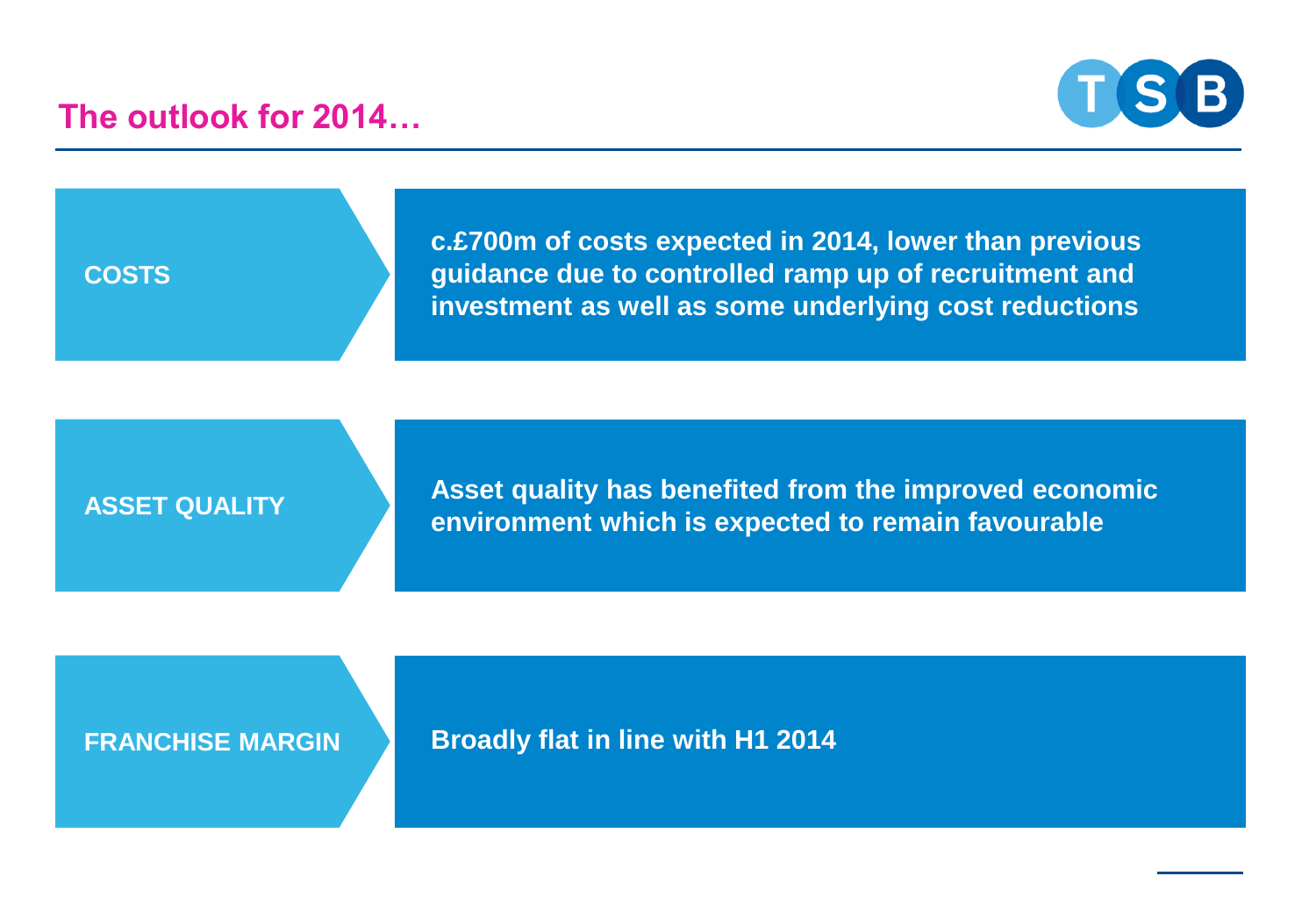#### **TSB's strategy is one of growth**



**Grow<br>current**<br>accounts **Grow current accounts**

**Grow customer lending** 

**Enhance TSB proposition** • Use TSB's substantial distribution capability to grow market share of current accounts by consistently taking >6% share of gross flow over a five year period

- Grow Franchise customer lending by 40-50% over a five year period, most notably through re-entry into the intermediary mortgage channel
- Deploy TSB's considerable digital capability
- Build greater consideration of the TSB brand
- Deliver a differentiated customer experience

**Reaching double digit ROE in circa five years, benefiting from a higher rate environment**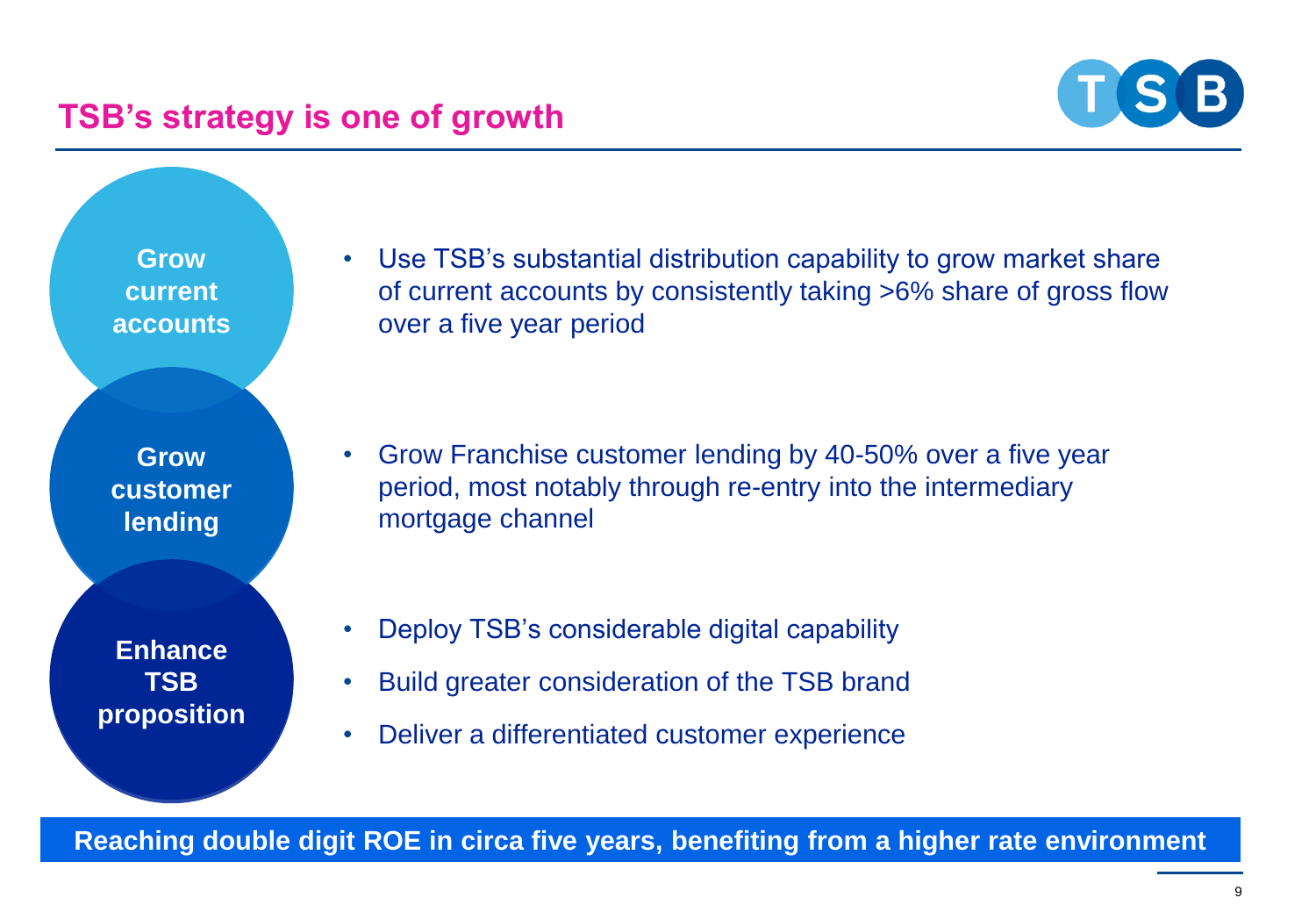### **Early strategic progress is encouraging**



**Grow<br>current**<br>accounts **Grow current accounts**

**Grow customer lending** 

**Enhance TSB proposition**

- Strong customer response to TSB's 'Classic Plus' current account
- Share of current account gross flow<sup>1</sup> 9.2% in latest quarter

- Mortgage Market Review reforms implemented
- Creation of TSB's intermediary mortgage capability on track for launch in Q1 2015
- Every employee now a 'Partner' in the business
- 84% of new current accounts<sup>2</sup> registering for online banking
- Brand consideration<sup>3</sup> increased from 12% to 18%; NPS<sup>4</sup> improved 8pp since prior quarter

(1) CACI Current and Savings Account Market Database (CSDB) which includes current, packaged, youth student and basic bank accounts, and new account openings exclude account upgrades . Membership of CSDB changed in Jan 2014. Three month average with a two month lag (Feb-Apr 2014). (2) three month average. (3) Non customer PCA Brand Consideration. Q2 2014 vs. Q4 2013 (4) Net Promoter Score (NPS) is based on the question "On a scale of 0-10, where 0 is not at all likely and 10 is extremely likely, how likely is it that you would recommend TSB to a friend or colleague?" NPS is the percentage of TSB customers who score 9-10 minus the percentage who score 0-6.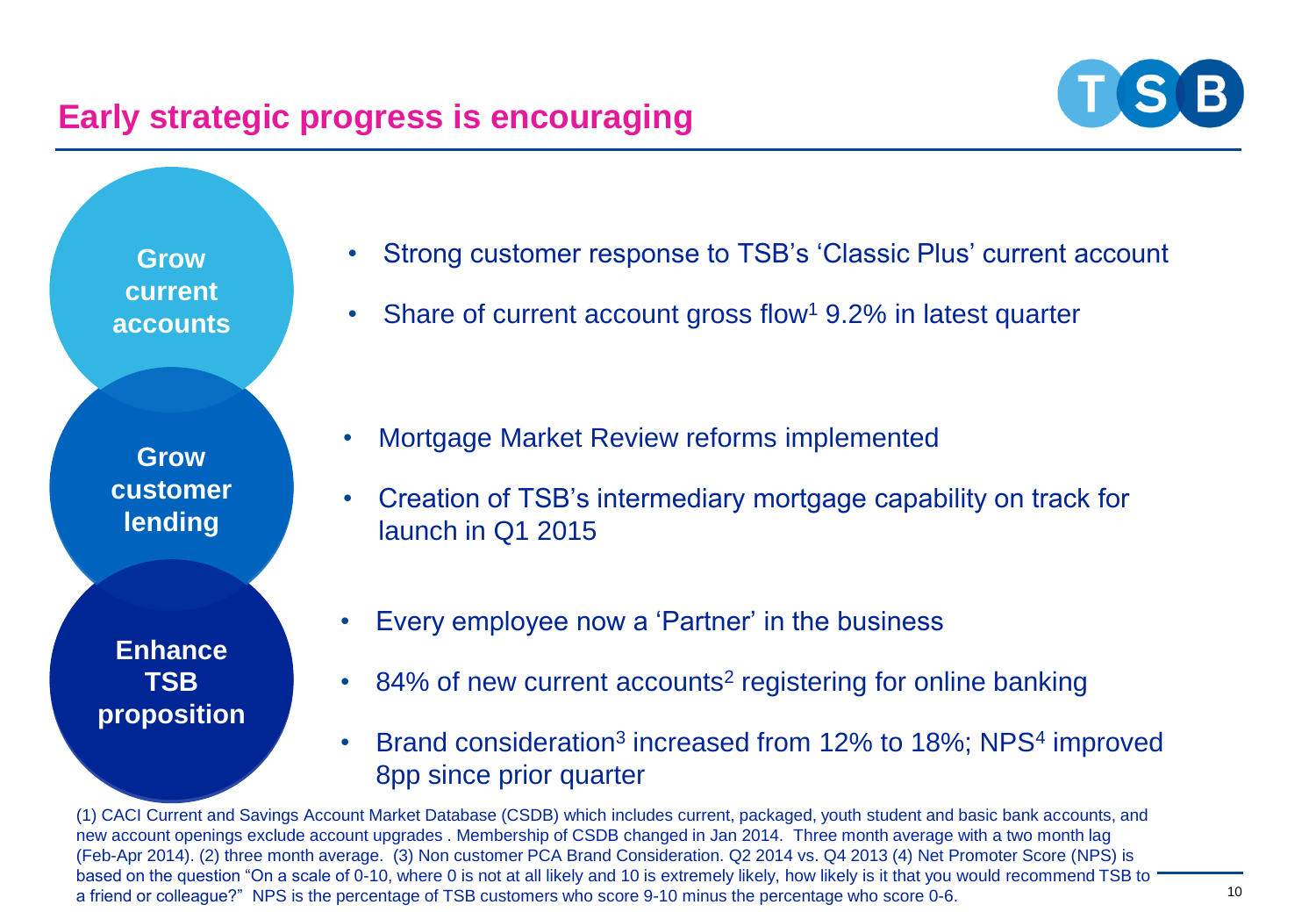



- $\checkmark$  IPO successfully completed
- $\checkmark$  H1 performance in line with expectations
- $\checkmark$  Strategic delivery on track